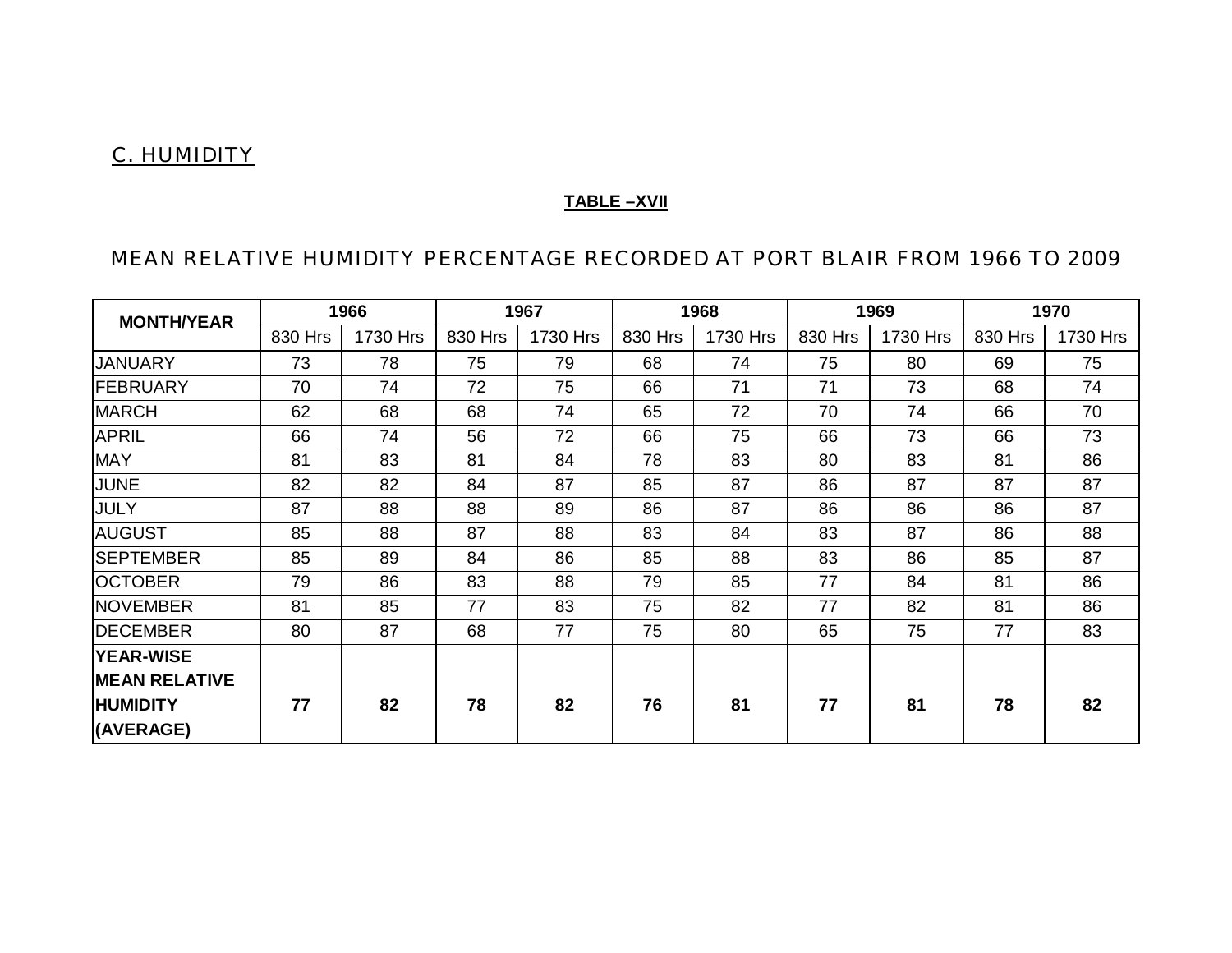| <b>MONTH/YEAR</b>    |         | 1971     | 1972    |          | 1973    |          | 1974    |          | 1975    |          |
|----------------------|---------|----------|---------|----------|---------|----------|---------|----------|---------|----------|
|                      | 830 Hrs | 1730 Hrs | 830 Hrs | 1730 Hrs | 830 Hrs | 1730 Hrs | 830 Hrs | 1730 Hrs | 830 Hrs | 1730 Hrs |
| <b>JANUARY</b>       | 65      | 72       | 66      | 70       | 67      | 70       | 69      | 72       | 78      | 79       |
| FEBRUARY             | 68      | 72       | 65      | 69       | 72      | 73       | 73      | 71       | 72      | 73       |
| <b>MARCH</b>         | 67      | 73       | 66      | 71       | 71      | 73       | 70      | 74       | 72      | 72       |
| <b>APRIL</b>         | 63      | 70       | 71      | 76       | 67      | 72       | 73      | 78       | 68      | 74       |
| <b>MAY</b>           | 80      | 81       | 79      | 81       | 84      | 85       | 77      | 81       | 79      | 83       |
| <b>JUNE</b>          | 83      | 85       | 86      | 85       | 86      | 85       | 80      | 83       | 86      | 87       |
| <b>JULY</b>          | 85      | 86       | 85      | 85       | 86      | 87       | 84      | 85       | 82      | 81       |
| <b>AUGUST</b>        | 83      | 87       | 82      | 85       | 85      | 86       | 83      | 84       | 85      | 87       |
| <b>SEPTEMBER</b>     | 84      | 88       | 82      | 86       | 84      | 86       | 81      | 86       | 83      | 84       |
| <b>OCTOBER</b>       | 85      | 88       | 79      | 88       | 82      | 85       | 84      | 88       | 84      | 89       |
| NOVEMBER             | 72      | 78       | 83      | 83       | 79      | 81       | 78      | 83       | 81      | 85       |
| <b>DECEMBER</b>      | 74      | 80       | 74      | 87       | 73      | 74       | 72      | 77       | 74      | 78       |
| <b>YEAR-WISE</b>     |         |          |         |          |         |          |         |          |         |          |
| <b>MEAN RELATIVE</b> |         |          |         |          |         |          |         |          |         |          |
| <b>HUMIDITY</b>      | 76      | 80       | 77      | 81       | 78      | 80       | 77      | 80       | 79      | 81       |
| (AVERAGE)            |         |          |         |          |         |          |         |          |         |          |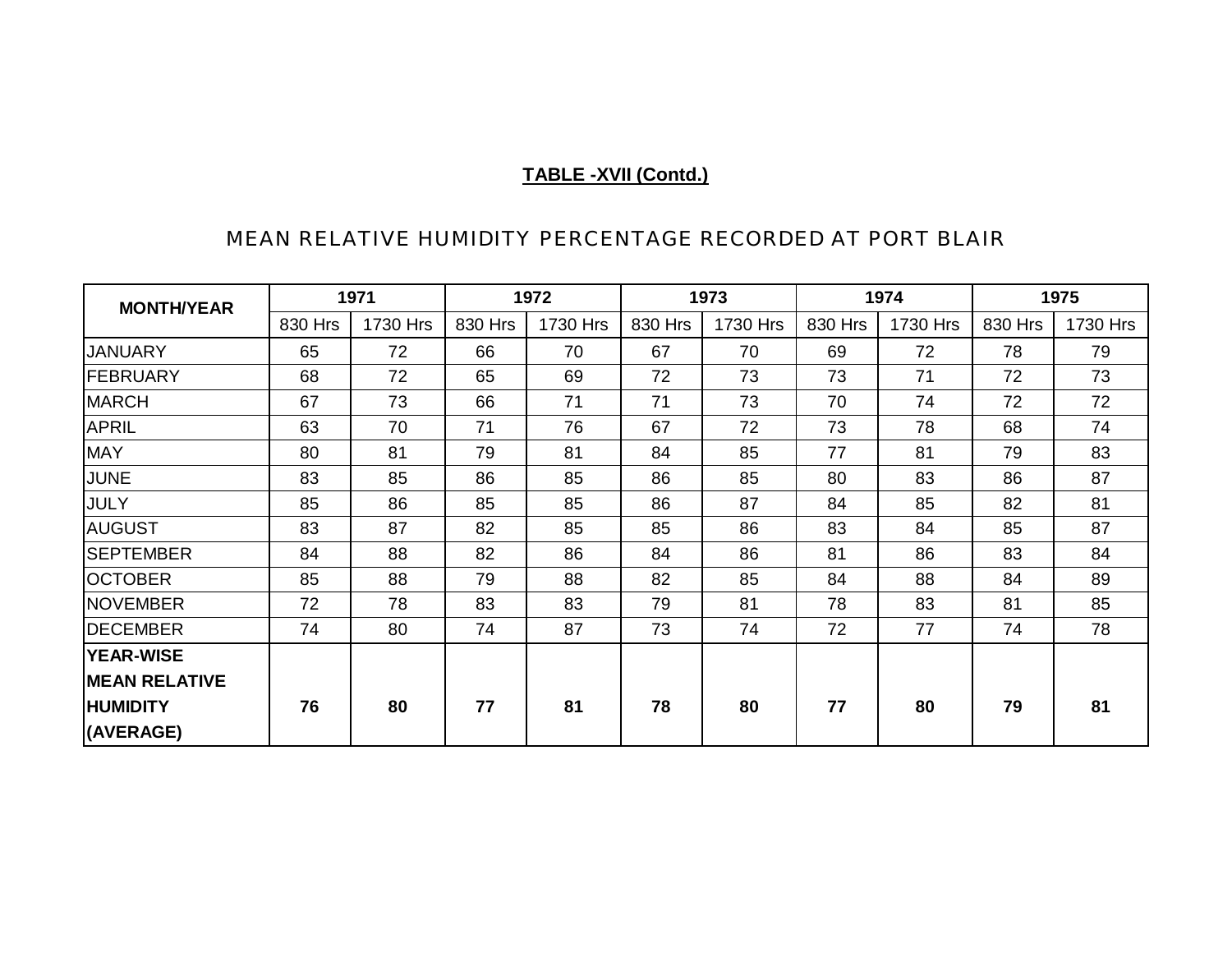| <b>MONTH/YEAR</b>    | 1976    |          | 1977    |          | 1978    |          | 1979    |          | 1980    |          |
|----------------------|---------|----------|---------|----------|---------|----------|---------|----------|---------|----------|
|                      | 830 Hrs | 1730 Hrs | 830 Hrs | 1730 Hrs | 830 Hrs | 1730 Hrs | 830 Hrs | 1730 Hrs | 830 Hrs | 1730 Hrs |
| <b>JANUARY</b>       | 66      | 68       | 74      | 75       | 76      | 77       | 72      | 78       | 71      | 73       |
| FEBRUARY             | 70      | 62       | 74      | 74       | 73      | 73       | 69      | 70       | 66      | 70       |
| <b>MARCH</b>         | 68      | 73       | 73      | 74       | 69      | 72       | 65      | 65       | 67      | 69       |
| <b>APRIL</b>         | 69      | 68       | 67      | 73       | 70      | 74       | 71      | 72       | 67      | 72       |
| <b>MAY</b>           | 82      | 83       | 81      | 84       | 83      | 81       | 77      | 80       | 76      | 80       |
| <b>JUNE</b>          | 82      | 84       | 83      | 84       | 85      | 85       | 80      | 80       | 84      | 84       |
| <b>JULY</b>          | 81      | 84       | 86      | 88       | 89      | 86       | 86      | 89       | 85      | 85       |
| <b>AUGUST</b>        | 85      | 86       | 85      | 83       | 84      | 83       | 83      | 84       | 84      | 85       |
| <b>SEPTEMBER</b>     | 82      | 85       | 86      | 88       | 86      | 81       | 82      | 85       | 81      | 81       |
| <b>OCTOBER</b>       | 81      | 84       | 79      | 83       | 76      | 84       | 77      | 82       | 84      | 89       |
| <b>NOVEMBER</b>      | 77      | 81       | 77      | 80       | 75      | 77       | 74      | 75       | 79      | 86       |
| <b>DECEMBER</b>      | 72      | 71       | 73      | 77       | 71      | 72       | 72      | 73       | 79      | 84       |
| <b>YEAR-WISE</b>     |         |          |         |          |         |          |         |          |         |          |
| <b>MEAN RELATIVE</b> |         |          |         |          |         |          |         |          |         |          |
| <b>HUMIDITY</b>      | 76      | 78       | 78      | 80       | 78      | 79       | 76      | 78       | 77      | 79       |
| (AVERAGE)            |         |          |         |          |         |          |         |          |         |          |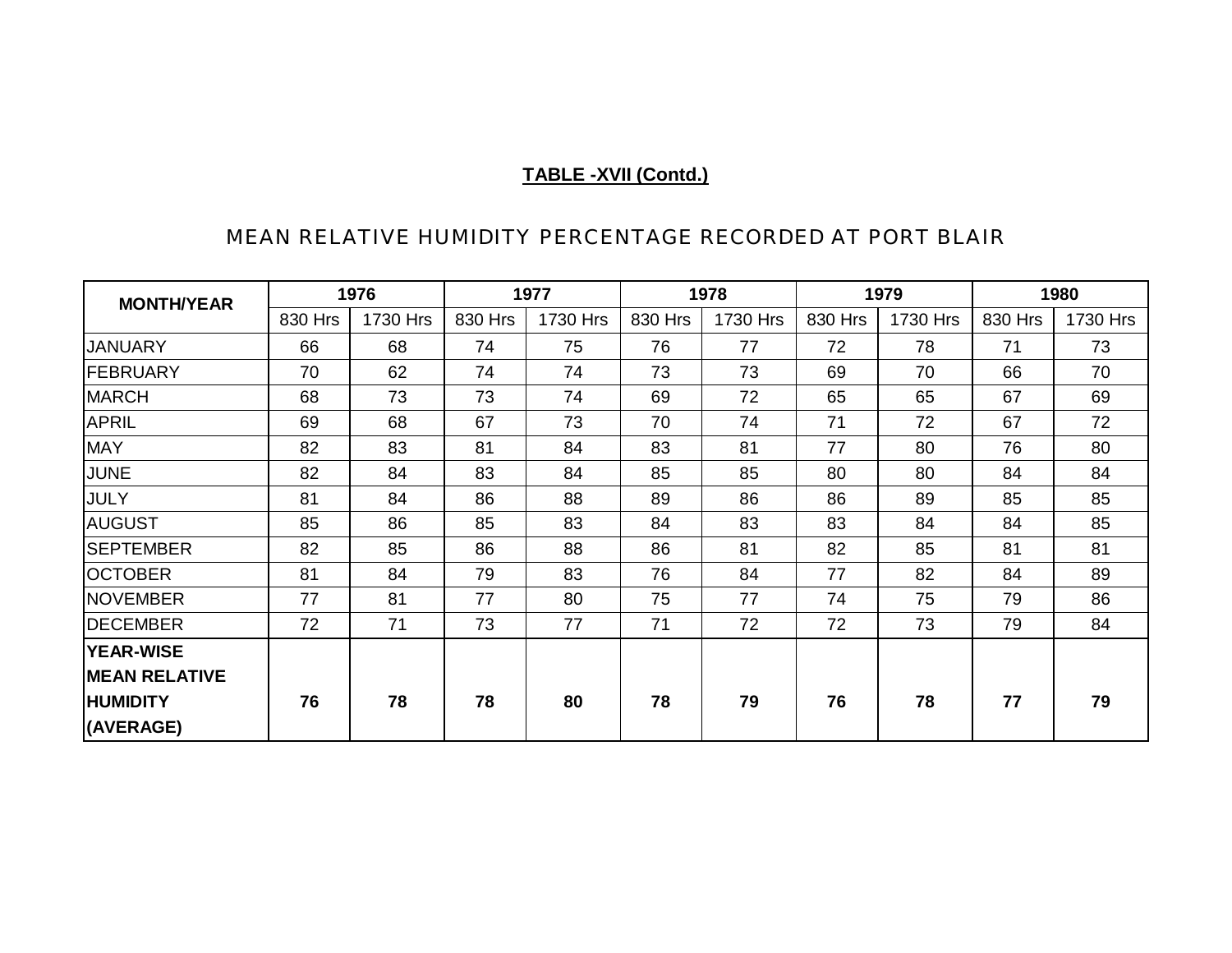| <b>MONTH/YEAR</b>    |         | 1981     | 1982    |          | 1983    |          | 1984    |          | 1985    |          |
|----------------------|---------|----------|---------|----------|---------|----------|---------|----------|---------|----------|
|                      | 830 Hrs | 1730 Hrs | 830 Hrs | 1730 Hrs | 830 Hrs | 1730 Hrs | 830 Hrs | 1730 Hrs | 830 Hrs | 1730 Hrs |
| <b>JANUARY</b>       | 70      | 73       | 72      | 75       | 70      | 73       | 71      | 71       | 74      | 76       |
| FEBRUARY             | 67      | 73       | 70      | 73       | 70      | 72       | 78      | 82       | 69      | 73       |
| <b>MARCH</b>         | 63      | 71       | 69      | 73       | 67      | 67       | 70      | 72       | 69      | 71       |
| <b>APRIL</b>         | 69      | 75       | 70      | 77       | 68      | 67       | 72      | 77       | 69      | 72       |
| <b>MAY</b>           | 77      | 79       | 76      | 80       | 67      | 71       | 78      | 79       | 75      | 80       |
| <b>JUNE</b>          | 83      | 80       | 82      | 83       | 82      | 83       | 83      | 84       | 83      | 84       |
| <b>JULY</b>          | 82      | 85       | 84      | 85       | 83      | 86       | 83      | 84       | 82      | 84       |
| <b>AUGUST</b>        | 84      | 86       | 82      | 85       | 88      | 85       | 79      | 82       | 84      | 85       |
| <b>SEPTEMBER</b>     | 82      | 87       | 85      | 85       | 82      | 88       | 82      | 85       | 83      | 89       |
| <b>OCTOBER</b>       | 80      | 86       | 77      | 81       | 85      | 87       | 78      | 82       | 81      | 87       |
| NOVEMBER             | 80      | 86       | 81      | 87       | 79      | 77       | 76      | 79       | 80      | 74       |
| <b>DECEMBER</b>      | 75      | 81       | 70      | 72       | 75      | 79       | 75      | 77       | 73      | 76       |
| <b>YEAR-WISE</b>     |         |          |         |          |         |          |         |          |         |          |
| <b>MEAN RELATIVE</b> |         |          |         |          |         |          |         |          |         |          |
| <b>HUMIDITY</b>      | 76      | 81       | 77      | 80       | 76      | 78       | 77      | 80       | 77      | 80       |
| (AVERAGE)            |         |          |         |          |         |          |         |          |         |          |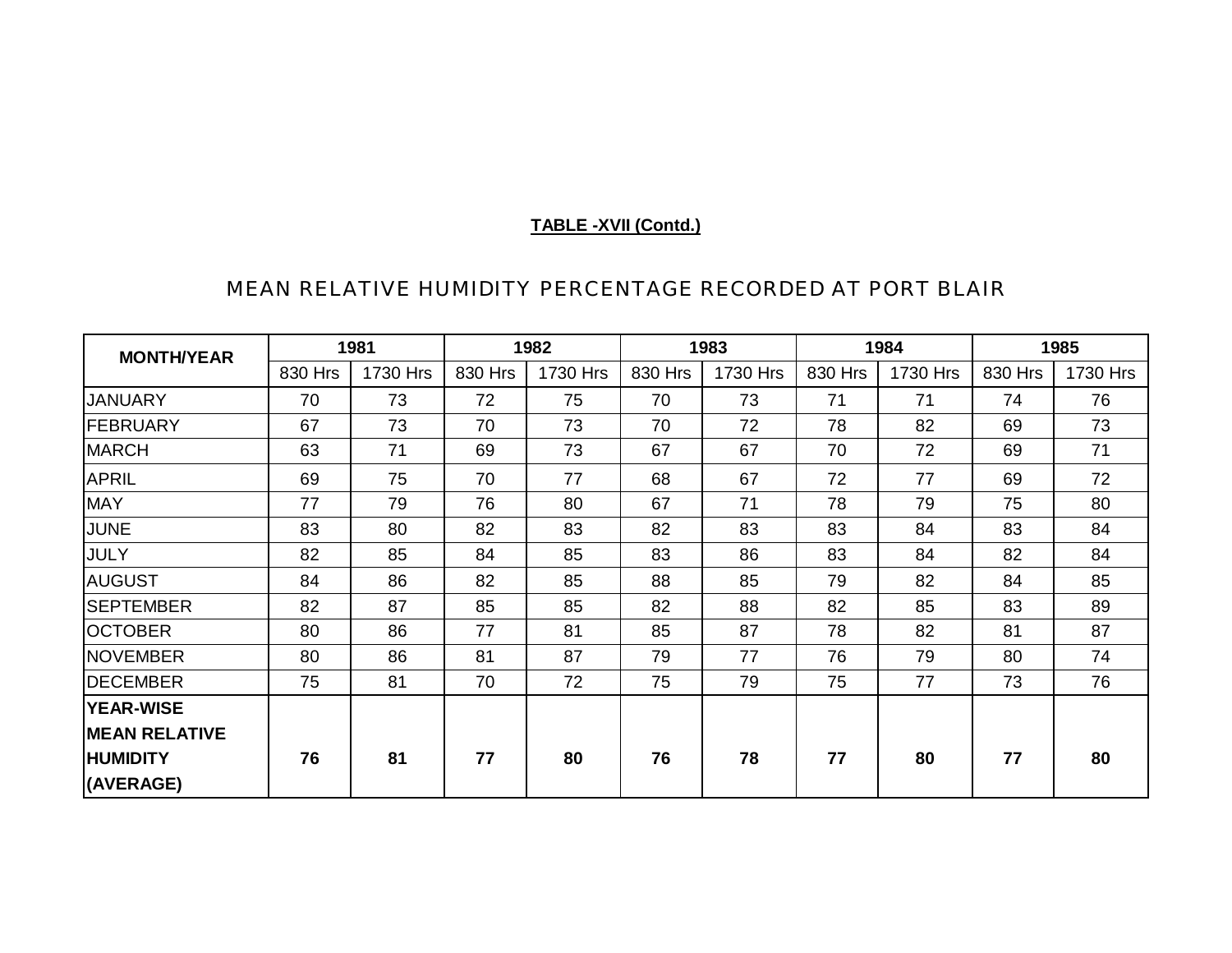| <b>MONTH/YEAR</b>    | 1986    |          | 1987    |          | 1988    |          | 1989    |          | 1990    |          |
|----------------------|---------|----------|---------|----------|---------|----------|---------|----------|---------|----------|
|                      | 830 Hrs | 1730 Hrs | 830 Hrs | 1730 Hrs | 830 Hrs | 1730 Hrs | 830 Hrs | 1730 Hrs | 830 Hrs | 1730 Hrs |
| <b>JANUARY</b>       | 70      | 73       | 73      | 76       | 73      | 75       | 76      | 77       | 75      | 78       |
| FEBRUARY             | 70      | 72       | 73      | 73       | 76      | 77       | 73      | 72       | 74      | 76       |
| <b>MARCH</b>         | 70      | 71       | 71      | 73       | 69      | 71       | 73      | 75       | 72      | 77       |
| <b>APRIL</b>         | 71      | 76       | 68      | 68       | 71      | 75       | 67      | 69       | 75      | 77       |
| <b>MAY</b>           | 75      | 80       | 77      | 78       | 81      | 85       | 79      | 85       | 81      | 84       |
| JUNE                 | 85      | 85       | 82      | 84       | 83      | 83       | 83      | 86       | 81      | 84       |
| <b>JULY</b>          | 82      | 83       | 76      | 77       | 84      | 85       | 82      | 83       | 86      | 84       |
| <b>AUGUST</b>        | 84      | 86       | 85      | 85       | 85      | 81       | 85      | 86       | 84      | 86       |
| <b>SEPTEMBER</b>     | 83      | 87       | 82      | 85       | 86      | 87       | 82      | 86       | 84      | 90       |
| <b>OCTOBER</b>       | 82      | 87       | 80      | 86       | 80      | 84       | 81      | 87       | 80      | 84       |
| <b>NOVEMBER</b>      | 75      | 77       | 81      | 85       | 81      | 82       | 78      | 68       | 81      | 83       |
| <b>DECEMBER</b>      | 70      | 76       | 73      | 76       | 71      | 74       | 80      | 71       | 73      | 74       |
| <b>YEAR-WISE</b>     |         |          |         |          |         |          |         |          |         |          |
| <b>MEAN RELATIVE</b> |         |          |         |          |         |          |         |          |         |          |
| <b>HUMIDITY</b>      | 76      | 79       | 77      | 79       | 78      | 80       | 78      | 79       | 79      | 81       |
| (AVERAGE)            |         |          |         |          |         |          |         |          |         |          |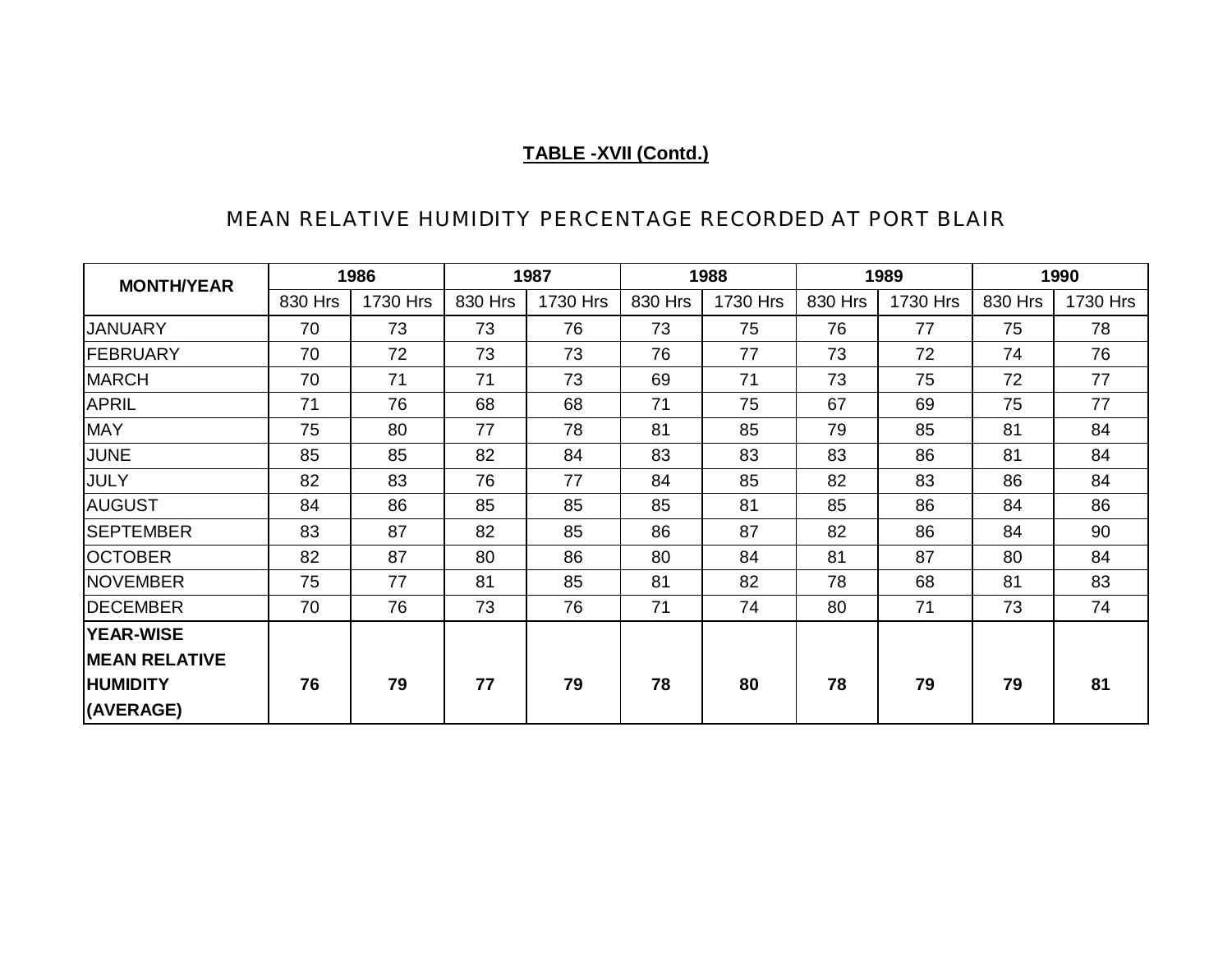| <b>MONTH/YEAR</b>    |         | 1991     | 1992    |          | 1993    |          | 1994    |          | 1995    |          |
|----------------------|---------|----------|---------|----------|---------|----------|---------|----------|---------|----------|
|                      | 830 Hrs | 1730 Hrs | 830 Hrs | 1730 Hrs | 830 Hrs | 1730 Hrs | 830 Hrs | 1730 Hrs | 830 Hrs | 1730 Hrs |
| <b>JANUARY</b>       | 74      | 75       | 77      | 80       | 71      | 72       | 72      | 75       | 71      | 72       |
| FEBRUARY             | 69      | 71       | 69      | 69       | 68      | 71       | 70      | 69       | 71      | 71       |
| <b>MARCH</b>         | 73      | 72       | 68      | 77       | 69      | 71       | 70      | 74       | 70      | 73       |
| <b>APRIL</b>         | 73      | 75       | 67      | 70       | 66      | 70       | 71      | 75       | 68      | 72       |
| <b>MAY</b>           | 74      | 78       | 76      | 80       | 73      | 77       | 82      | 85       | 80      | 84       |
| <b>JUNE</b>          | 78      | 79       | 82      | 83       | 79      | 82       | 84      | 85       | 86      | 85       |
| <b>JULY</b>          | 83      | 84       | 83      | 84       | 84      | 84       | 86      | 85       | 84      | 85       |
| <b>AUGUST</b>        | 88      | 87       | 80      | 85       | 82      | 85       | 85      | 86       | 87      | 87       |
| <b>SEPTEMBER</b>     | 86      | 88       | 85      | 87       | 84      | 86       | 85      | 87       | 86      | 87       |
| <b>OCTOBER</b>       | 81      | 88       | 81      | 86       | 82      | 86       | 76      | 82       | 82      | 87       |
| <b>NOVEMBER</b>      | 71      | 78       | 77      | 79       | 75      | 79       | 76      | 79       | 82      | 87       |
| <b>DECEMBER</b>      | 74      | 76       | 72      | 76       | 70      | 72       | 72      | 75       | 67      | 72       |
| <b>YEAR-WISE</b>     |         |          |         |          |         |          |         |          |         |          |
| <b>MEAN RELATIVE</b> |         |          |         |          |         |          |         |          |         |          |
| <b>HUMIDITY</b>      | 77      | 79       | 76      | 80       | 75      | 78       | 77      | 80       | 78      | 80       |
| (AVERAGE)            |         |          |         |          |         |          |         |          |         |          |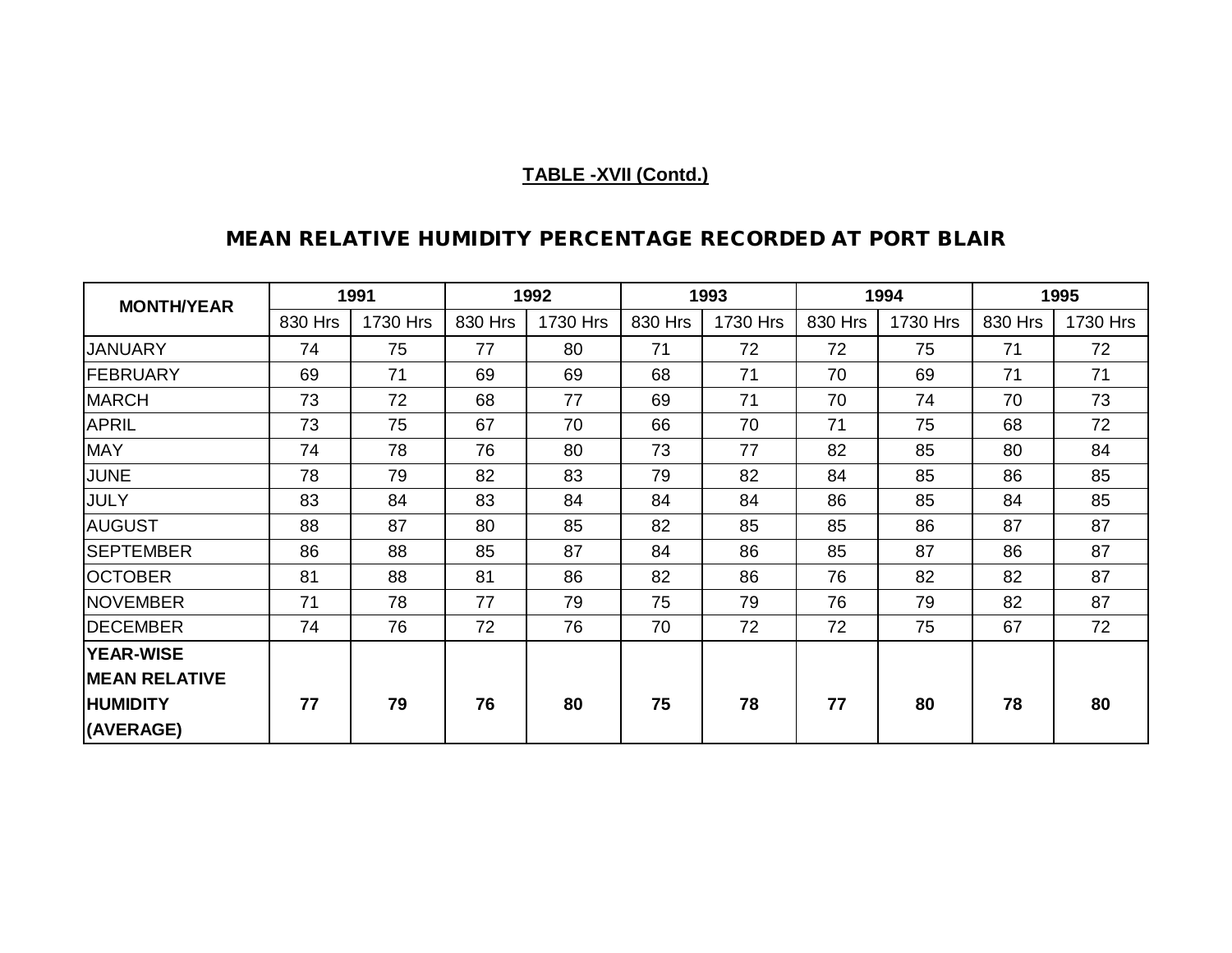| <b>MONTH/YEAR</b>    |         | 1996     |         | 1997     |         | 1998     | 1999    |          |  |
|----------------------|---------|----------|---------|----------|---------|----------|---------|----------|--|
|                      | 830 Hrs | 1730 Hrs | 830 Hrs | 1730 Hrs | 830 Hrs | 1730 Hrs | 830 Hrs | 1730 Hrs |  |
| <b>JANUARY</b>       | 69      | 72       | 69      | 71       | 74      | 78       | 74      | 77       |  |
| FEBRUARY             | 73      | 76       | 70      | 66       | 69      | 71       | 75      | 78       |  |
| <b>MARCH</b>         | 67      | 74       | 69      | 69       | 71      | 67       | 71      | 72       |  |
| <b>APRIL</b>         | 72      | 75       | 66      | 71       | 65      | 72       | 82      | 86       |  |
| <b>MAY</b>           | 81      | 84       | 72      | 79       | 76      | 80       | 84      | 85       |  |
| <b>JUNE</b>          | 85      | 87       | 78      | 80       | 86      | 87       | 82      | 83       |  |
| JULY                 | 85      | 86       | 86      | 88       | 85      | 86       | 83      | 85       |  |
| <b>AUGUST</b>        | 83      | 87       | 84      | 86       | 82      | 85       | 83      | 86       |  |
| <b>SEPTEMBER</b>     | 82      | 87       | 84      | 88       | 85      | 88       | 84      | 86       |  |
| <b>OCTOBER</b>       | 87      | 91       | 78      | 83       | 87      | 91       | 83      | 88       |  |
| <b>NOVEMBER</b>      | 80      | 85       | 80      | 86       | 82      | 86       | 80      | 83       |  |
| <b>DECEMBER</b>      | 76      | 79       | 73      | 76       | 75      | 79       | 71      | 76       |  |
| <b>YEAR-WISE</b>     |         |          |         |          |         |          |         |          |  |
| <b>MEAN RELATIVE</b> |         |          |         |          |         |          |         |          |  |
| <b>HUMIDITY</b>      | 78      | 82       | 76      | 79       | 78      | 81       | 79      | 82       |  |
| (AVERAGE)            |         |          |         |          |         |          |         |          |  |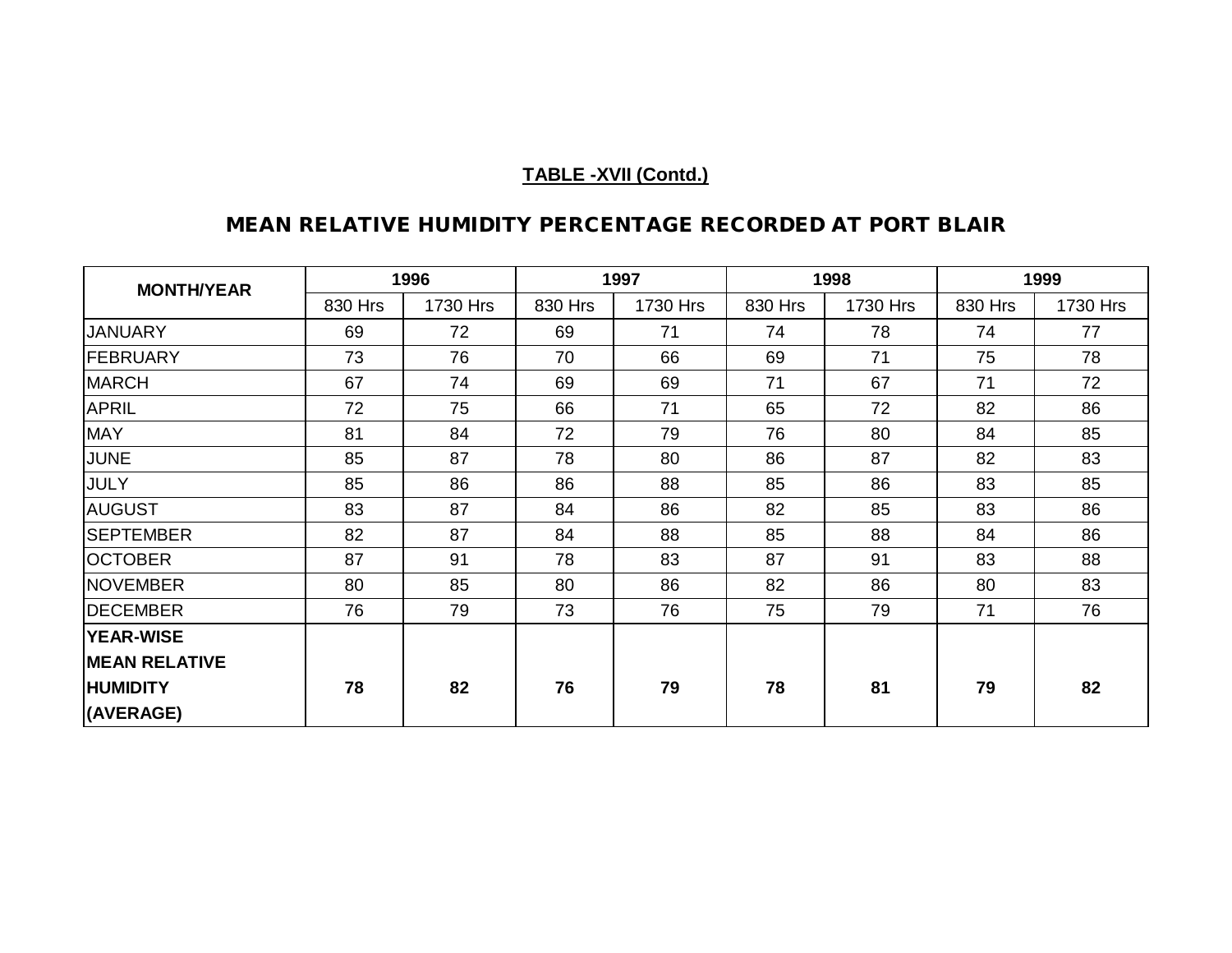| <b>MONTH/YEAR</b>    | 2000    |          | 2001    |          | 2002    |          | 2003    |          | 2004    |           |
|----------------------|---------|----------|---------|----------|---------|----------|---------|----------|---------|-----------|
|                      | 830 Hrs | 1730 Hrs | 830 Hrs | 1730 Hrs | 830 Hrs | 1730 Hrs | 830 Hrs | 1730 Hrs | 830 Hrs | 17.30 Hrs |
| <b>JANUARY</b>       | 76      | 76       | 77      | 78       | 71      | 74       | 72      | 75       | 71      | 76        |
| FEBRUARY             | 75      | 72       | 72      | 70       | 71      | 74       | 72      | 73       | 69      | 70        |
| <b>MARCH</b>         | 73      | 72       | 75      | 76       | 68      | 72       | 70      | 76       | 67      | 72        |
| <b>APRIL</b>         | 76      | 79       | 70      | 75       | 69      | 74       | 68      | 72       | 66      | 70        |
| <b>MAY</b>           | 82      | 85       | 81      | 87       | 79      | 82       | 77      | 80       | 83      | 86        |
| <b>JUNE</b>          | 84      | 86       | 82      | 84       | 84      | 85       | 82      | 83       | 84      | 88        |
| <b>JULY</b>          | 81      | 84       | 83      | 84       | 82      | 85       | 89      | 89       | 83      | 85        |
| <b>AUGUST</b>        | 85      | 87       | 85      | 86       | 82      | 83       | 84      | 86       | 84      | 86        |
| <b>SEPTEMBER</b>     | 81      | 85       | 82      | 87       | 85      | 88       | 84      | 87       | 83      | 86        |
| <b>OCTOBER</b>       | 83      | 89       | 81      | 87       | 77      | 86       | 82      | 87       | 80      | 84        |
| <b>NOVEMBER</b>      | 73      | 79       | 74      | 78       | 81      | 86       | 72      | 78       | 75      | 79        |
| <b>DECEMBER</b>      | 75      | 78       | 75      | 81       | 75      | 81       | 69      | 74       | 65      | 69        |
| <b>YEAR-WISE</b>     |         |          |         |          |         |          |         |          |         |           |
| <b>MEAN RELATIVE</b> |         |          |         |          |         |          |         |          |         |           |
| <b>HUMIDITY</b>      | 79      | 81       | 78      | 81       | 77      | 81       | 77      | 80       | 76      | 79        |
| (AVERAGE)            |         |          |         |          |         |          |         |          |         |           |